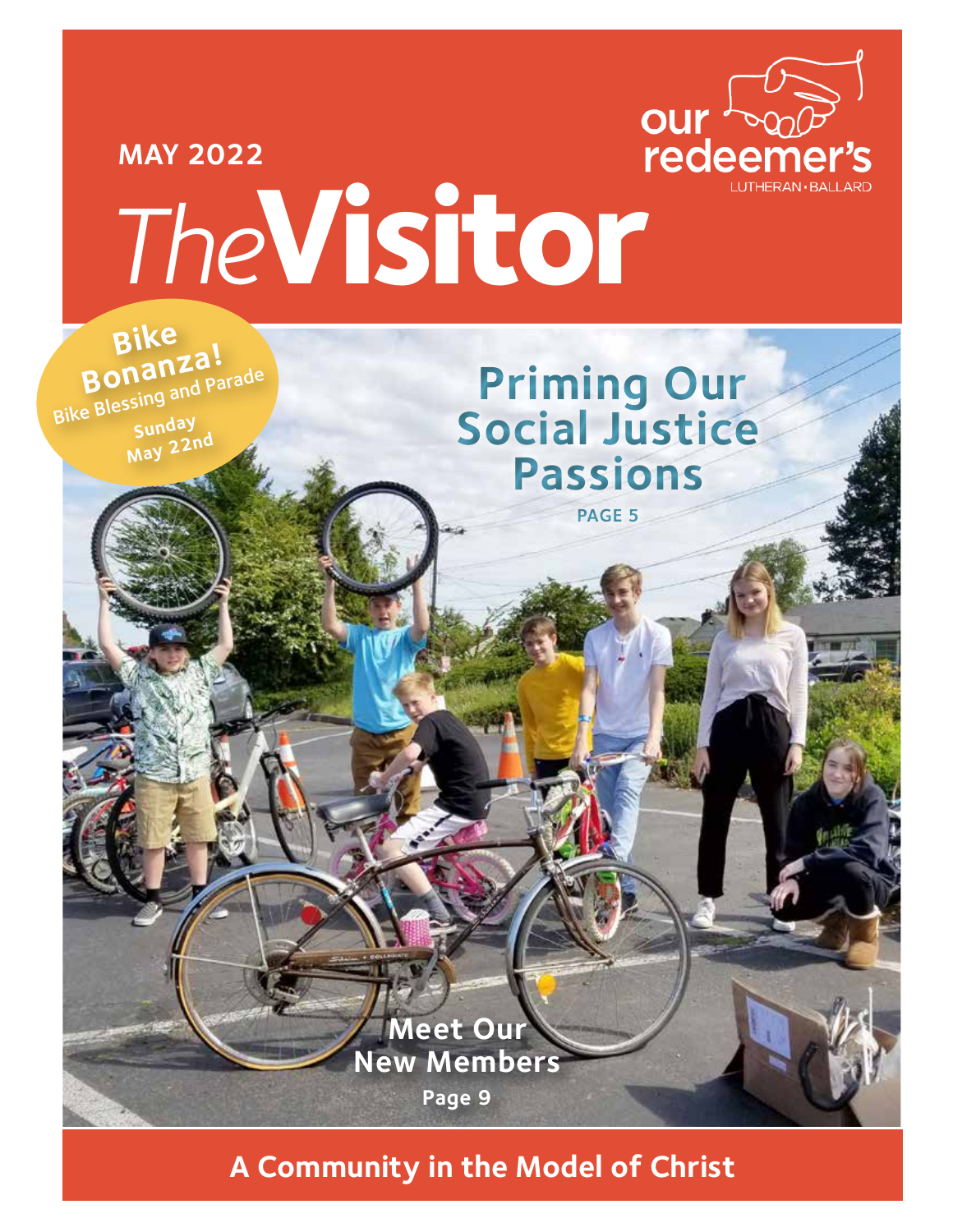# **From the Pastor...**

I keep hearing people say, "It is so good to be getting back to normal!" While I understand (and resonate with) the sentiment, I think it's misguided. I also noticed via social media that a friend of mine had gone to a whole bunch of rock concerts over a stretch of about two weeks, and when I commented on his extravagant lifestyle, he said, "Gotta get out there in the two window pandemic break while you can!" Again, while I resonate with this statement – the surges keep on coming – it seems like a leap in hope to run out into the world with reckless abandon.

Then I ran across this posting from Brene Brown from her podcast "Dare to Lead," and it seems to put a point on it for me.

*"The world is always changing. Now it's a racial reckoning and a pandemic. Before this, we had the 2008 recession and dot-com boom. If you think you're going to come in and operate your business as if it's February 2020, you're going to get crushed. If you think you're leading the same workforce – people with the same mindset, the same mentality, the same desires, and the same priorities – you are nuts. You have to change or get out of the way. There's no turning back. This is the big reset, and that's where the hope and the opportunity live."* - Scott Sonenshein

#### This sparked the idea in me that the "big reset where hope and opportunity live" is exactly the thing we are all yearning for.

Lord knows I can't handle one more rescheduled set of travel plans or family event. We all need to be grounded. But culturally, the grounding place is still being sorted out on a global scale.

Our congregation has so many factors pressing on it to change and grow – a new building, and changes in pastoral leadership in addition to all the things happening in the world. Everyone, and I mean everyone, is re-prioritizing how they spend their time and energy, and honestly, church may or may not be on that list of things as we begin to add "all the things" back into our lives.

I am hoping so much that everyone finds their way back to full involvement here, but (and here's the kicker) even when they do, we are changing. Our church is going to be different because *we are different.* There are new people finding their way to Our Redeemer's, and they are bringing their focused energy of having chosen church as part of their post-pandemic restructuring of their lives in this new normal. And they are blessing us and changing us too.

Friends, as Lutherans we have been given the biggest gift for these times. We are people of the reformation – people of change and growth, people who are able to hold the massive challenge of the great "both/and" – holding more than one contrasting idea at the same time and welcoming the contradiction.

#### We can be both flesh and blood; we can be both sinner and saint; we can be both ancient and future.

And since we know that God is consistent and filled with love, even as we grow and shift and develop our community, we know we are held in mercy and grace. It is my prayer that we continue to bend and flex, that we don't look back to the past for "normal" but instead trust that our grounding is found in our future, our faith, and our hope in God's grace.



Peace to you in the churn,

Pastor Gretchen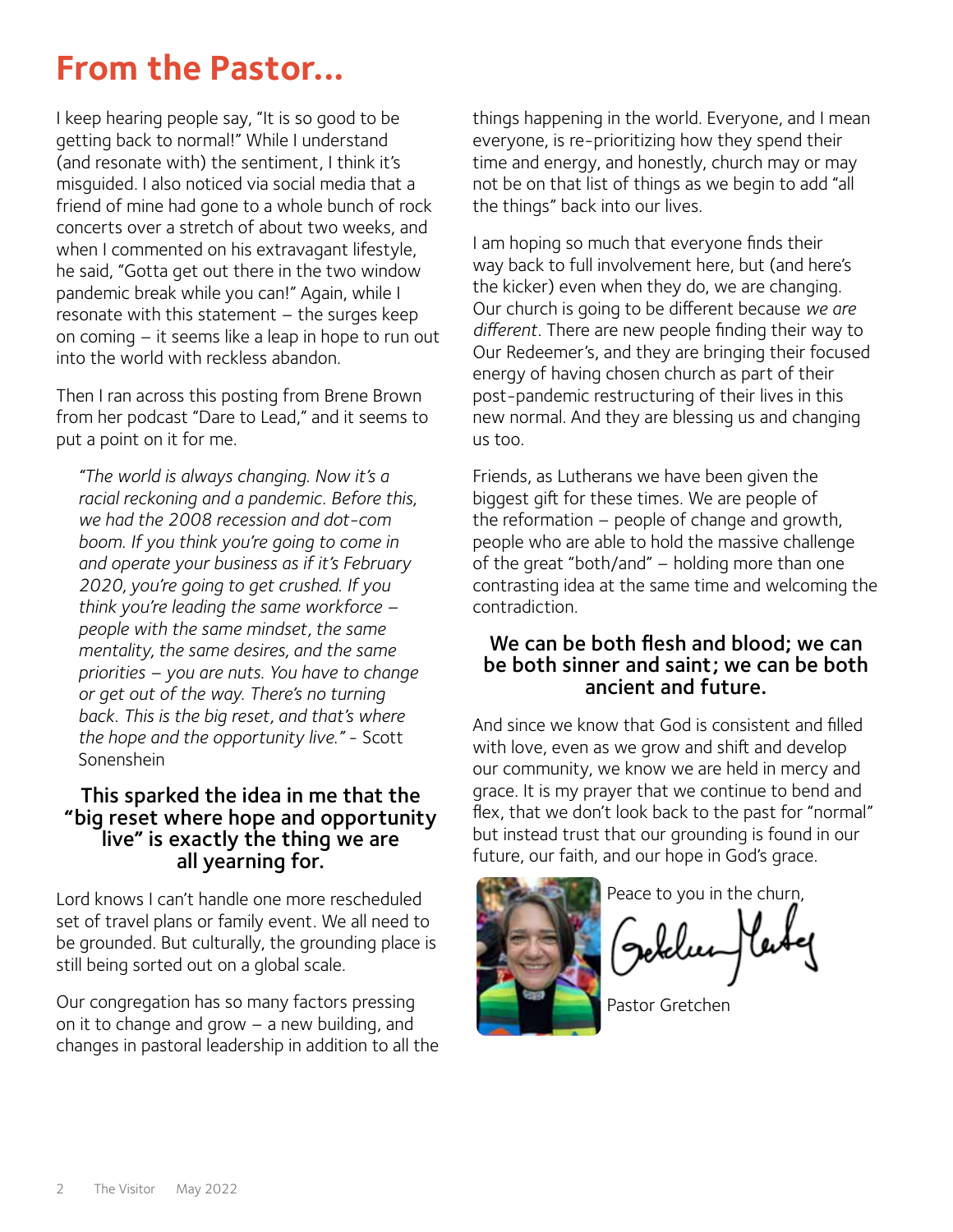# **This Month at Our Redeemer's**

#### **IN THIS NEWSLETTER**

- **2 FROM THE PASTOR**
- **4 WORSHIP & MUSIC**
- **5 FAITH FORMATION**
- **7 SOCIAL JUSTICE**
- **9 COMMUNITY**

#### OUR REDEEMER'S STAFF

- Gretchen Mertes, Pastor pastor.gretchen@ourredeemers.net
- Elizabeth Dickinson, Social Justice **Coordinator** outreach@ourredeemers.net
- Phillipa Dugaw, Volunteer Coordinator
- Jordan Holt, Nursery Attendant
- Karen Lee, Traditional Worship & Music Director karen@ourredeemers.net
- Debbie Lematta, Communications communications@ourredeemers.net
- Mandy Neill, Welcome Minister welcome@ourredeemers.net
- Karie Stearns, Parish Administrator administrator@ourredeemers.net

Phone: 206-783-7900

Email: [office@ourredeemers.net](mailto:office@ourredeemers.net)

OUR VISION: In the model of Christ and for the life of the world, we are an inclusive, devoted, caring, and spiritual community that accepts challenges, takes risks, and grows.



- 
- 

May 13, Friday LWR Ingathering May 14, Saturday LWR Ingathering **May 15, Sunday 9 AM - Informal Worship** May 20, Friday 7 PM - Insight Class

**May 1, Sunday 9 AM - Informal Worship** Sprouts: 9 AM | In-Person, 10 AM | Zoom 10 AM - O-ROCK Classes | Confirmation Class 10 AM - Adult Forum | Fellowship Hall **11 AM - Traditional Worship**  May 2, Monday 9 AM - Quilters | Fellowship Hall 7 PM - Faith Formation Team May 3, Tuesday 7:15 PM - Racial Justice Advocates May 4, Wednesday 10:30 AM - Wednesday Bible Study | Zoom 7 PM - Choir Practice May 5, Thursday 4 PM - Staff Meeting 7 PM - Informal Ensemble May 7, Saturday 9 AM - Liturgical Arts Team 10:30 AM - Caring Community Team 6 PM - Middle-School Movie & Pizza Night **May 8, Sunday 9 AM - Informal Worship** Mother's Day Sprouts: 9 AM | In-Person, 10 AM | Zoom 10 AM - O-ROCK Classes | Confirmation Class 10 AM - Adult Forum | Fellowship Hall **11 AM - Traditional Worship**  May 9, Monday 9 AM - Quilters | Fellowship Hall May 10, Tuesday 12:30 PM - Staff Meeting 7 PM - Executive Team May 11, Wednesday 10:30 AM - Wednesday Bible Study | Zoom 7 PM - Choir Practice May 12, Thursday 7 PM - Informal Ensemble 7 PM - Insight Class

Sprouts: 9 AM | In-Person, 10 AM | Zoom 10 AM - O-ROCK Classes | Confirmation Class 10 AM - Adult Forum | Fellowship Hall **11 AM - Traditional Worship**  2 PM - Ballard Sunday Dinner

- May 16, Monday 9 AM Quilters | Fellowship Hall
- May 17, Tuesday 7 PM Church Council

May 18, Wednesday 10:30 AM - Wednesday Bible Study | Zoom 7 PM - Choir Practice

- May 19, Thursday 7 PM Informal Ensemble
	-

**May 22, Sunday 9 AM - Informal Worship** Sprouts: 9 AM | In-Person, 10 AM | Zoom 10 AM - BIKE PARADE & BIKE BLESSING **11 AM - Traditional Worship**  4 PM - Madonna's Book Group

May 23, Monday 9 AM - Quilters | Fellowship Hall

May 24, Tuesday 12:30 PM - Staff Meeting

May 25, Wednesday 10:30 AM - Wednesday Bible Study | Zoom 7 PM - Choir Practice

May 26, Thursday 7 PM - Informal Ensemble Rehearsal

**May 29, Sunday 9 AM - Informal Worship** Healing Service **11 AM - Traditional Worship** 

May 30, Monday Memorial Day - Office Closed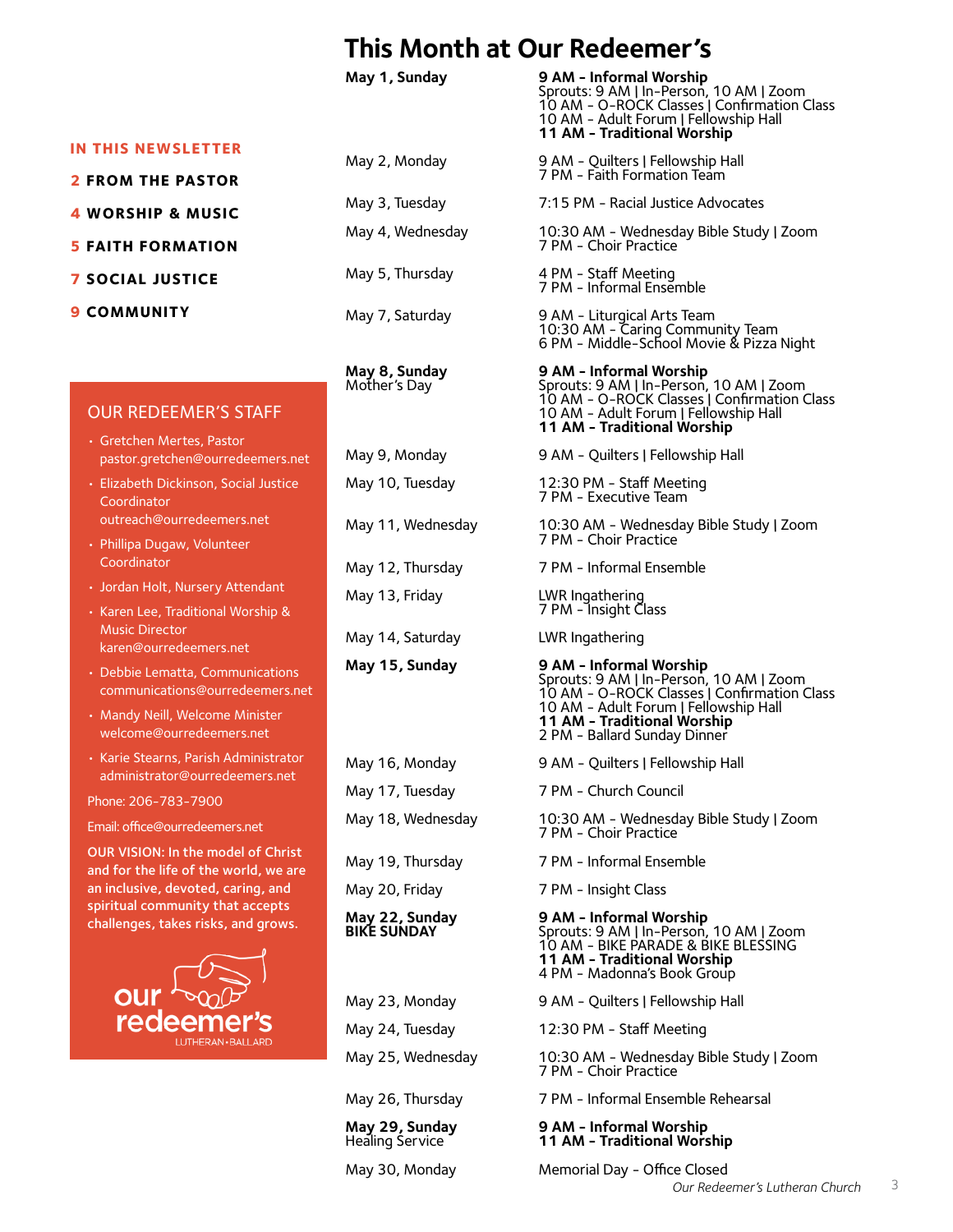

# Worship and Music



# **Summer Worship Schedule**

Mark your calendar! Starting June 26th we will shift to **one service on Sunday mornings at 10 am** for the summer months. Services will feature special music from various musicians in the congregation, and encourage family participation. We will resume two services in September on "Kickoff Sunday" on the 11th.

Starting June 24th **church office hours** will be Monday – Thursday, 9:00 am – 3:00 pm. The church office will be closed on Fridays this summer.

# **Thank You!**

**Your offerings provide the spiritual leadership, pastoral care and basic provision that allows Our Redeemer's to meet the needs of the community we share. Ways to give:**

**ONLINE GIVING:** Go to ourredeemers.net, and click on the "Giving" tab, OR call (206)783-7900 x101.

**MOBILE GIVING APP:** Download the free "Vanco" app and search for "Our Redeemers Lutheran Church".

**MAIL A CHECK**: Send checks made out to Our Redeemer's Lutheran Church and mail to 2400 NW 85th St., Seattle, 98117.

**DONATE STOCK**: Go to ourredeemers.net, and click on the "Giving" tab and find "Give...via Donation of Stock" link.

**SET UP OR UPDATE YOUR AUTOMATIC GIVING:** Call Administrator Karie Stearns (administrator@ ourredeemers.net, 206-783-7900 x101). She is happy to help you ad answer all your giving questions.

# **Celebrating May Birthdays!**

- 3 Iris Miller
- 4 Mia Brady
- 4 Victoria Hunter
- 4 Lena Rindler
- 5 Alyson Sundal
- 6 Cyanne Tung
- 7 Erin Miller
- 8 Carolyn Davis
- 9 Kim Smith
- 10 Margaret Berg
- 11 Anita Lewis
- 11 June Pfeiffer \*
- 12 AJ Schoolcraft
- 12 Ed Woodfield
- 13 Shelbe Kukowski
- 15 Jean Hall
- 15 Mick McDonald
- 16 Jodi Somm
- 18 Steve Kaimmer
- 19 Linda Carbone
- 20 Mary Peterson
- 21 Elaine Stevens \*
- 21 Brian Butler
- 12 Logan McCarthy-Fredericks
- 22 Sonja Braasch 22 Gabrielle Chabot

#### 22 Malaika Dugaw

- 22 Steven Jones
- 23 Kathy Hendricks
- 23 Eric Running
- 24 Allie Parrott
- 25 Emilie Purvine
- 26 Emily Bicknell
- 28 Colin Neu
- 29 Christine Anderson
- 30 David Neu
- 31 Shirley Holt
- 31 Jerry Nebel

\*BIRTHDAY BLESSINGS TO JUNE PFEIFFER & ELAINE STEVENS WHO ARE CELEBRATING 90+ YEARS OF LIFE.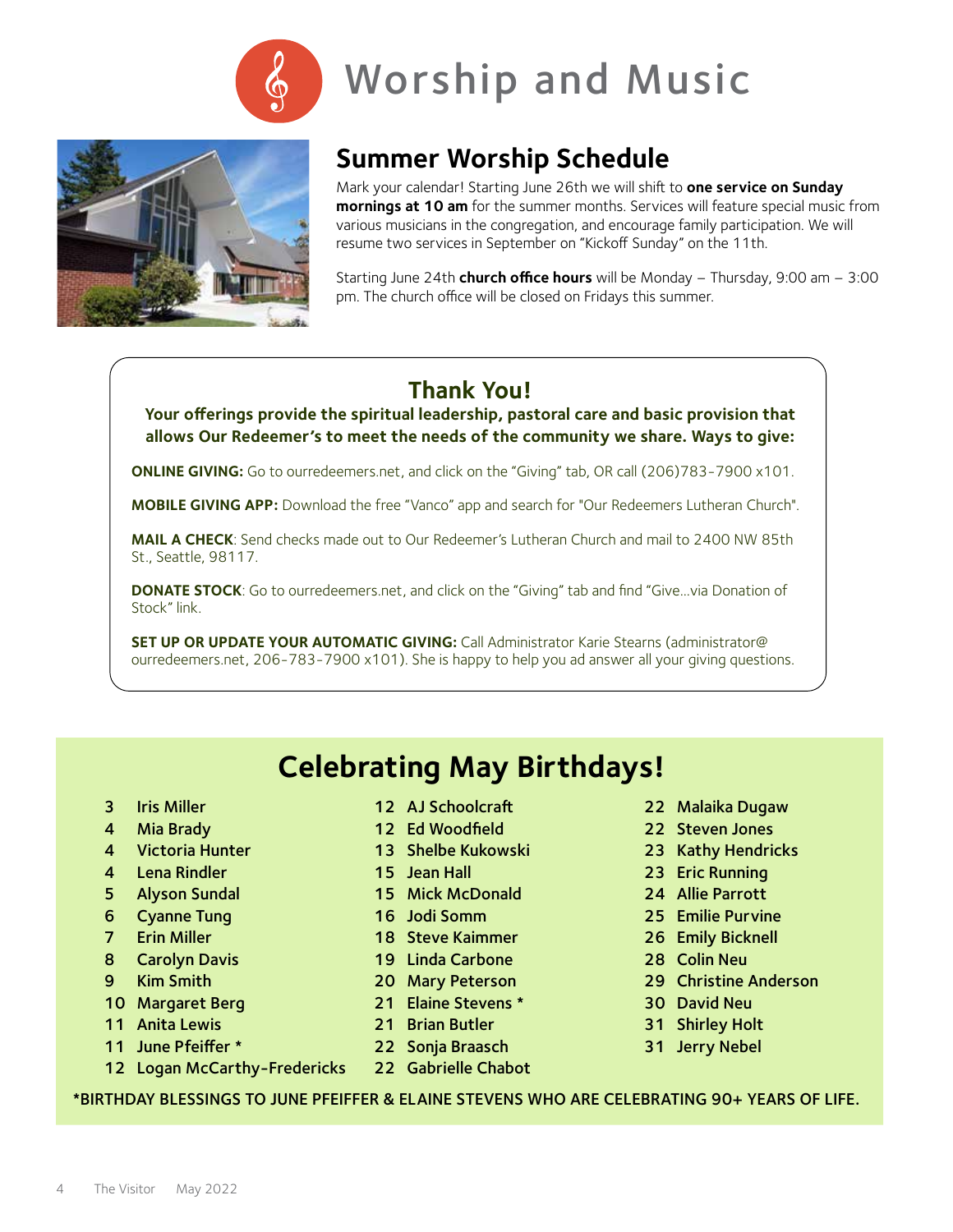

# Faith Formation

# *Priming Our Social Justice Passions*  **Social Justice Experts Speak in May Adult Forums**

Sundays in May\*, 10 - 10:50 AM | Fellowship Hall

During faith formation in May, we will explore exciting **social justice efforts** taking place in our city and state, and how we might become involved. Please join us at Our Redeemer's for these special adult forums every Sunday in May.

#### *\*except Memorial Day weekend*

# **May 1: Refugee Hospitality**

**Kari Young from Lutheran Community Services Northwest** will be sharing with us about LCSNW's current work with refugees arriving from Afghanistan, Ukraine and other countries across the globe - the ways we can help and create impact in our years old) and a fluffy husky. She is a passionate advocate for people that are at a systematic disadvantage in our communities.





## **May 8: Caring for Mother Earth - On Mother's Day and Beyond**

**Keah Calluccie, Multi-Faith Program Manager at Earth Ministry/Washington Interfaith Power & Light** will be joining us to talk about how we can "green" various aspects of our shared congregational life and understand our role as people of faith in ending environmental injustices facing low-income, indigenous, and black and brown communities around the state. Keah has a Master of Arts in International Studies: Comparative Religion from the University of Washington. In her free time, she loves to read and make candles.

# **May 15: Caring for Our Unhoused Neighbors**

**Josh Castle, Director of Advocacy and Community Engagement for the Low Income Housing Institute (LIHI)** will discuss the current status of homelessness in King County, the many ways LIHI is creating shelter and housing, and how our congregation can help. Josh engages with city, county, and state governments, community and faith groups, businesses, volunteers, donors, the media and others to educate on LIHI's tiny house village and housing programs, and to seek partners on the siting and building of villages. He was born and raised in Seattle, graduated from the University of Washington with a Social Sciences Bachelor's Degree, and recently moved to Tukwila where he lives with his partner Jassem and cat Boo.





# **May 22: Bike Bonanza!**

**Bring your bike to be blessed and paraded on this day!** Celebrate our new bike racks! Learn about BikeWorks, pick up a Seattle biking map, and more.

*We are still looking for some more bike enthusiasts to plan this event. Please contact Elizabeth [\(outreach@ourredeemers.net\)](mailto:outreach%40ourredeemers.net?subject=), or Phillipa ([volunteer@](mailto:volunteer%40ourredeemers.net?subject=) [ourredeemers.net\)](mailto:volunteer%40ourredeemers.net?subject=).*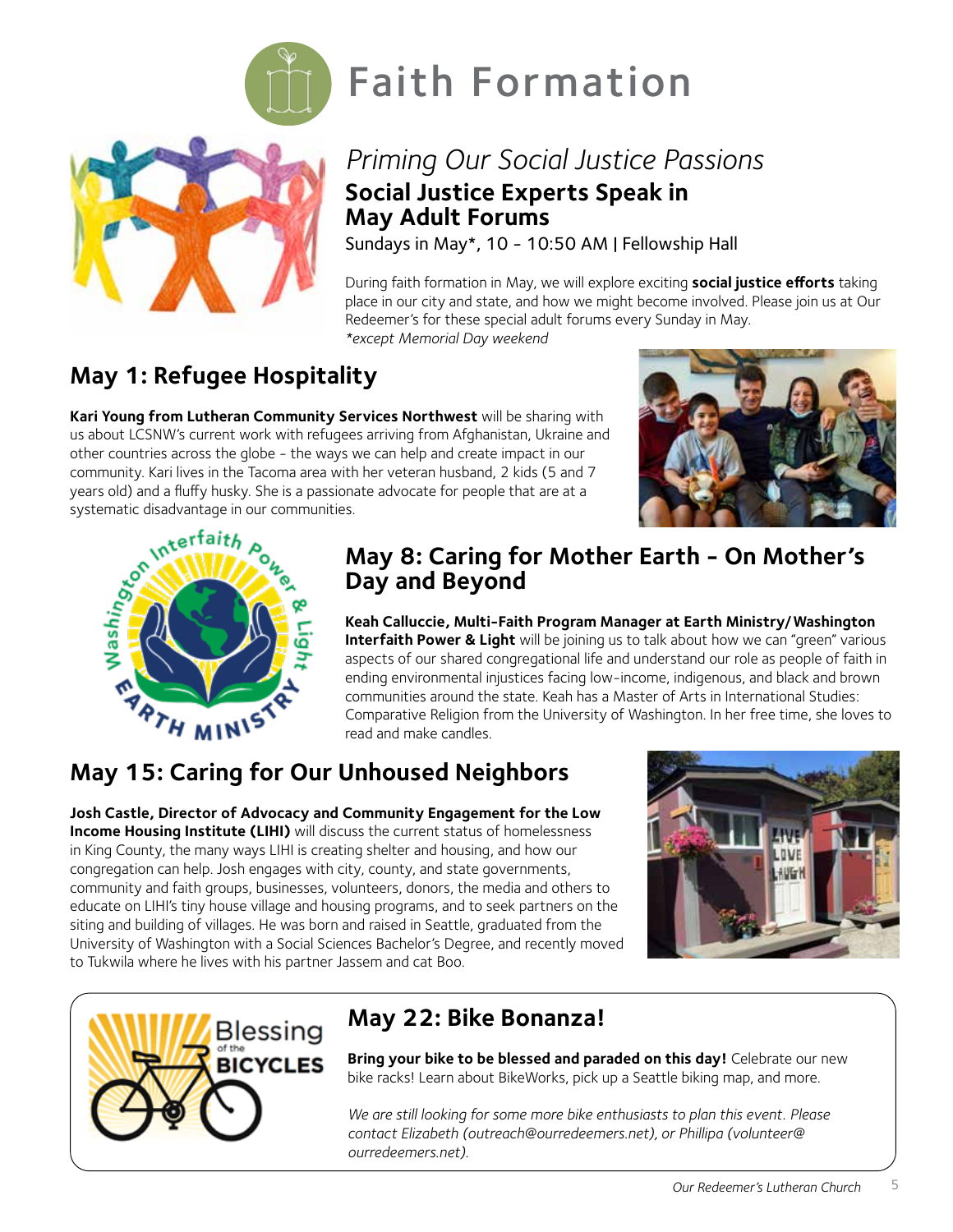

# Vacation Bible School



**REGISTRATION LINK: <https://rb.gy/ds2hde>**



Wednesdays, 10:30 AM | Zoom Wednesday Bible Study occurs weekly with Carolyn Swanson leading this faithful group. Everyone is welcome to join in on Zoom! Let Carolyn know if you are interested, or if you have questions, by emailing her at cdkswan@gmail.com. Carolyn will send you the Zoom link each Tuesday for the Wednesday class.

#### **Tree of Healing VBS!** July 11-15, 9 AM - 12 PM | Our Redeemer's **[REGISTR](https://rb.gy/ds2hde)ATION IS OPEN**

Faith Formation

Calling all kids aged 4 – 11! Vacation Bible School is July 11-15 from 9 am - 12 pm, with optional afternoon activities for kids aged 8-11. We will be partnering this year with Phinney Ridge Lutheran Church, and are looking forward to making new friends and have a blast together!

Over the course of the week of VBS, we will explore the themes of healing and wholeness through the window of God's creation. This VBS was developed by our friends at ELCA World Hunger, and is a gift to us from that ministry. We are grateful! Our daily themes will be **"Roots of Creation," "Healthy Minds and Bodies," "Different Bodies, Different Gifts," "Healthy Grief" and "Bearing Fruit."**  We will use stories, games, music, crafts, and of course, snacks to help kids renew their relationships with God and each other after such a long stretch of on and off involvement together.

#### **VBS [registration](https://rb.gy/ds2hde) is \$30 to cover materials and snacks. If your big kids are staying for the afternoon adventure, they will need to pack a lunch as well.**

**VOLUNTEERS NEEDED!** Do you have time to help with VBS this summer? We need caring adults and youth to help lead sessions, and work with age-specific groups of kids. Contact Pastor Gretchen if you have questions or would like to volunteer. VBS takes a village, and it is SO much fun! Please join us.

# **Youth Faith Formation**

Our children are learning about so many things in our O-ROCK classes!

**Sprouts,** our youngest group has been learning about the gospel from Mr. Dana through art and stories. If you have been able to attend our



9:00 am worship, you have no doubt seen how **our littles sprint to Mr. Dana when Redbird makes an appearance** on his shoulder. Sprouts is also available online with a link sent out weekly from Kari Guddal. If you would like to be part of the weekly email link, please contact Kari at [kari\\_guddal@outlook.com](mailto:kari_guddal%40outlook.com?subject=).

**Elementary O-ROCK** continues to learn about **why we do what we do during worship**. Things like Communion and "Passing the Peace" are all rooted in the lessons of Jesus. We have a weekly bulletin for children that can be downloaded and printed using this link: [https://ourredeemers.net/o-rock-programs.](https://ourredeemers.net/o-rock-programs/) We also meet every Sunday at 10:00 am downstairs. Snacks and crafts are always a part of our learning.

Our **middle schoolers** are invited to a **Movie Night with pizza** on Saturday, May 7th from 6:00-8:00 pm. Evites will be in your inbox.

We thank our wonderful volunteers, **Betsy McGregor, Pamela Altman, Colin McBride, Meagan Minus, Dana Wright, Kari Guddal, Mandy Neill, Lake Neill, Michael Hammett** and **Stephanie Fowler** for their time and support of our kids. Without these volunteers, our program would not have been possible!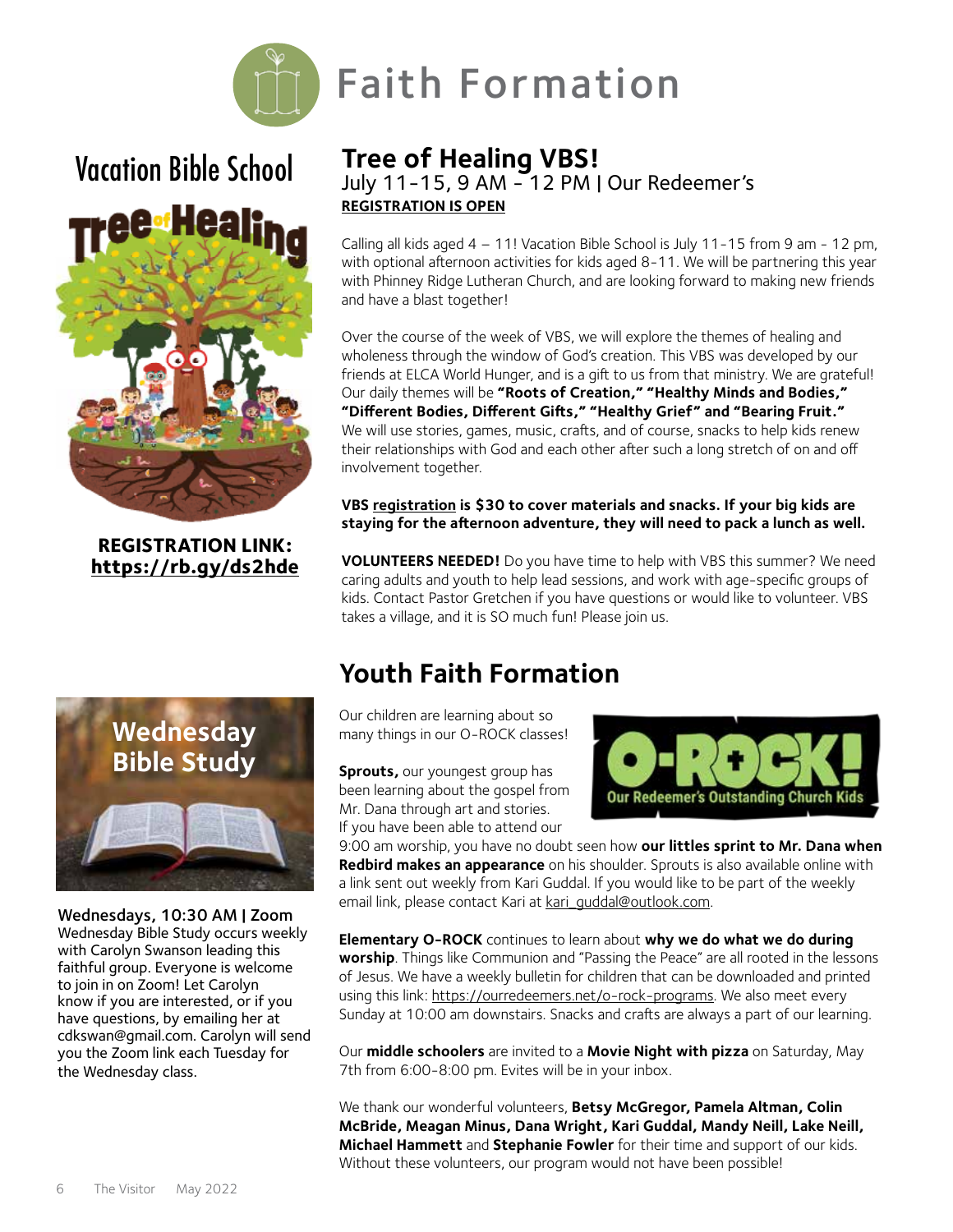



#### **Summer Book Read**

The Racial Justice Advocates will lead a summer congregational read for the book *[See No Stranger: A Memoir and](https://valariekaur.com/see-no-stranger/)  [Manifesto of Revolutionary Love](https://valariekaur.com/see-no-stranger/)* by [Valerie Kaur.](https://valariekaur.com/see-no-stranger/) 

The group is hosting in-person and Zoom discussions on two Sundays: August 14th and 28th from noon to 1:30 pm. More details to come!

#### **Racial Justice Advocates (RJA)**  1st & 3rd Tuesdays of each month 7:15 – 8:30 pm | Zoom

RJA seeks to educate ourselves about racial equity and plan educational and action events for the congregation! Contact [outreach@ourredeemers.](mailto:outreach%40ourredeemers.net?subject=) [net](mailto:outreach%40ourredeemers.net?subject=) if you're interested in attending a meeting.

#### **Make a Meal For Our Community Ballard Sunday Dinner** May 15, 2-6 PM | Ballard First Lutheran Church

We need your help with Ballard Sunday Dinner. Be a part of this monthly dinner by serving a delicious meal for people in need. Sign up here to help out: https://rb.qy/qxppps or email Phillipa Dugaw, [volunteer@ourredeemers.net](mailto:volunteer%40ourredeemers.net?subject=).

# **Snake River to Salish Sea Spirit of the Waters Totem Pole Journey - Seattle**

Thursday, May 19, 6 PM - 8 PM | University of Washington Intellectual House, 4249 Whitman Ct. NE

We've received an invitation from Lummi tribal members, the House of Tears Carvers, and the intertribal nonprofit Se'Si'Le to witness the Snake River to Salish Sea Spirit of the Waters Totem Pole Journey.

Join us for a special evening in support of the Indigenous-led movement to **honor the spirit of a free-flowing Lower Snake River and the restoration of the health of salmon and orca.** The event seeks to inspire, inform, and engage Northwest people through intergenerational voices, ceremony, art and science, spirituality, and crosscultural collaboration.



Register for the event (in-person or live-stream) at this link: [https://rb.gy/chd1jb.](https://rb.gy/chd1jb) Learn more about the Totem Pole Journey here: [https://rb.gy/yvvhpn.](https://rb.gy/yvvhpn)

Solidarity from the faith community helps amplify tribal leaders' message that the need to recover abundant salmon and orca is at its core a deeply spiritual, moral issue. You can attend in person or by live-stream. We hope you can join us!



*We celebrate our successful E-cycle/Recycle event! We collected two commercialsized truckloads of electronics, a mountain (half a truck) of Styrofoam, and a couple vans of clothing for the Bridge Care Center and Mary's Place!! Thanks to all who volunteered: Noel Wannebo, Fiona Gallahue, Isaiah Phillips, Judy Wright, Kirja Bruzzichesi, Malaika Dugaw, Maria D'Amico, Max Myers, Nora Jancola, and Phillipa Dugaw.*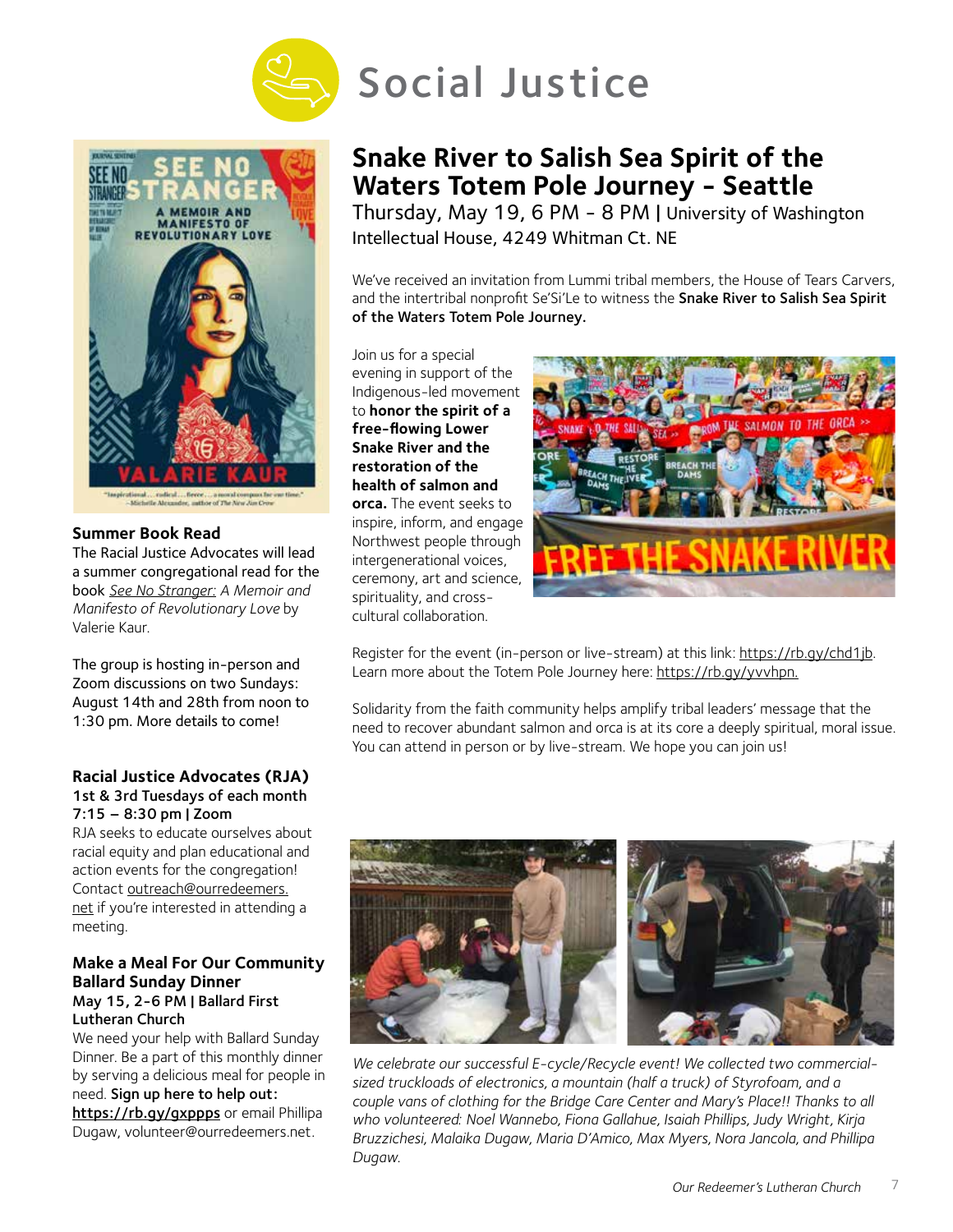



*Beverly (Bev) Anderson*



*Our new bike racks are a gift from Bev Anderson.* 



*Tad Anderson and Bev Anderson using the new bike rack.* 

#### Lutheran World Relief has

committed \$7 million to respond to the crisis in Ukraine. See the latest update: [https://rb.gy/](https://rb.gy/r6fldd) [r6fldd.](https://rb.gy/r6fldd)

# **Celebrate Our New Bike Racks and Biker Beverly!** by Elizabeth Dickinson

Our Redeemer's just became a whole lot more bike friendly! A new bike rack was just installed directly to the left of our front doors by Tad Anderson. The bike racks are a gift from Beverly (Bev) Anderson - Tad's mom, friend of Our Redeemer's and an intrepid cyclist.

 Visiting recently, I got the chance to see her splendid three-wheel recumbent bike, a bright blue. At age 89, she doesn't mind using the battery assists on some Seattle hills!

Beverly's first bike at age 12 was also blue. She tells the story of breaking it in on the way to a Girl Scout bike trip in the suburbs of Milwaukee. Bev and a good friend decided to bike to the biking event, from northeast to southwest Milwaukee. The trip featured 90 degree heat, big well-trafficked roads, getting sprayed with flecks of asphalt from road construction, a "helpful" garage attendant who gave the girls gasoline-soaked rags to wipe off their arms, and ensuing vomiting. The actual Girl Scout biking event was a much tamer affair.

Since then, Bev has pedaled across the country west to east twice, ridden a 200 mile event in one day, and biked in all 50 states. One of her favorite rides was "Ride Around Wyoming" (for which participants got the "I Rode in the RAW" t-shirt)! The event started in Jackson, near the Teton Mountains, looped through the Great Plains, and climbed back into the Rocky Mountains. She definitely earned the view of the snow-capped beauty encircling her.

#### It turns out that biking through North Dakota is beautiful too, according to Bev. She delighted in the undulating landscape, fields of sunflowers and ducks paddling through puddles.

After early retirement, Bev twice rode coast to coast, once from Anacortes to Bar Harbor, Maine - no sag wagon, no bike repair vehicle, just riding and camping and cooking out. The second trip began by dipping their back wheels in the Pacific Ocean in San Diego and closed with a police escort into St. Augustine, Florida, where they dipped their front wheels in the Atlantic Ocean. The surprise for me is that biking east of Cleveland is apparently much harder than in the western mountains. Ask Bev why!

In addition to being an avid cyclist with an affinity for blue bikes and adventure, Beverly is the mom of three children, a Ph.D. in biochemistry, and a fan of Mozart.

## **Faith Action Network Spring Summit**

You're invited to the Faith Action Network Spring Summit meeting on Sunday, May 15, 3:00-5:00 pm. You can join in person at the University Friends Meeting in Seattle, 4001 9th Avenue NE or on Zoom. Please register here: [fanwa.org/regional-spring-summits.](http://fanwa.org/regional-spring-summits) The summit will provide time and space for advocates to get reconnected, share about faith and justice, and compare notes about ways that our faith communities are involved in ending homelessness, racial justice, earth care and more.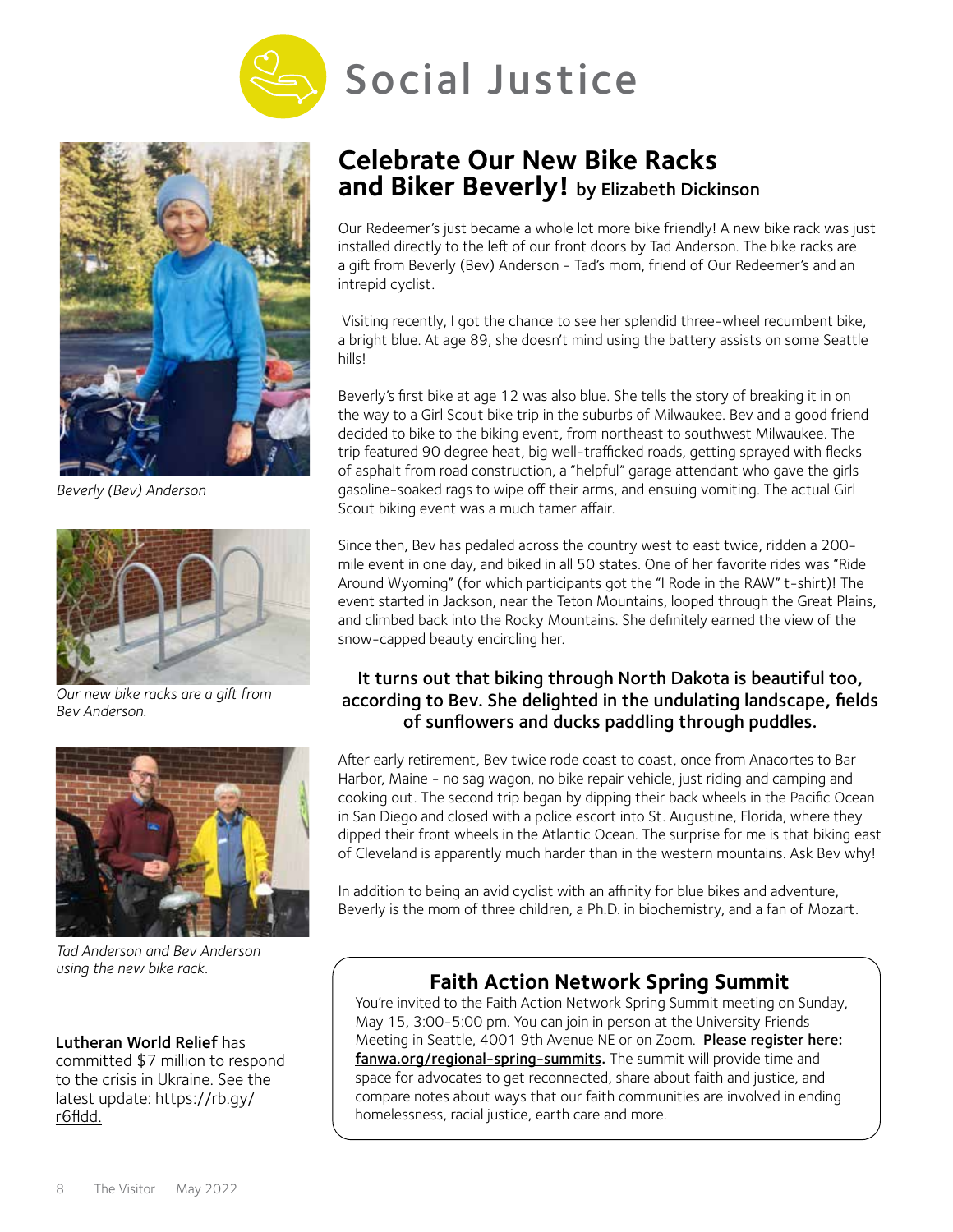



*Sherry Rosing*



*Connie Sandstrom*



*Cindy & Tad Anderson*



*Paul & Maria Kalina*

### **Welcome Our New Members!** by Mandy Neill, Our Redeemer's Welcome Minister

For the six weeks of Lent, we had 8 curious souls show up for The Journey. Each week we gathered for delicious food brought by the participants and learned all about Lutheran theology, the ministries of the church, each other's faith stories, and some new Bible study practices. Each Journey member also met with an "orienteer" a current congregation member to help them orient to the community of Our Redeemer's. Then, **at the Easter Sunrise service, we had the following Journey participants become members of the congregation here at Our Redeemers:**

#### **Sherry Rosing**

 Sherry recently moved to Seattle from Steilacoom. She had previously attended services at Our Redeemer's with her daughter, Stephanie Fowler, and her husband, Morgan, when visiting them prior to her move. She found Our Redeemer's to be very compatible with her views and goals.

#### **Connie Sandstrom**

Connie has jumped right into volunteering at Our Redeemers. She's a regular Sunday morning greeter, helped prep 45 pounds (!) of Easter bacon, and even volunteered to move sanctuary furniture around for the various Holy Week events.

She says that both hearing others' faith journeys in the adult forum and The Journey classes have been meaningful and informative. Connie is a people person who loves to hike, bike, bake, cook, read and eat! She's looking forward to adventures inside and outside with this community in the years ahead.

#### **Cindy & Tad Anderson**

Cindy started attending Our Redeemer's regularly last fall when in-person worship in the new building began. She's recently retired and has enjoyed volunteering with Ballard Sunday Dinner and cooking bacon for the Easter brunch with Bob Carlson. Tad is a retired UW Atmospheric Scientist with a continuing interest in climate change and other environmental issues. For the past 10 years, he's been a Forest Steward at North Beach Park, just down the street from the church. Their first grandchild is just turning 1 and they are her main daycare providers - a delightful job!

#### **Paul & Maria Kalina**

Paul grew up in Bellevue and attended Grace Lutheran Church with his family. Maria grew up in Kirkland and her family attended Sacred Heart Catholic Church in Bellevue. Paul and Maria were married by both the pastor that confirmed Paul at Grace Lutheran and a catholic priest. They continued to attend Grace Lutheran on occasion, but when the church closed in 2019, they found Our Redeemer's. When Our Redeemer's reopened in September they began visiting regularly, enrolled their son Ben in the confirmation class, and are excited to now be new members! Paul and Maria love the community here, the vision, and the remodeled vision-aligned building!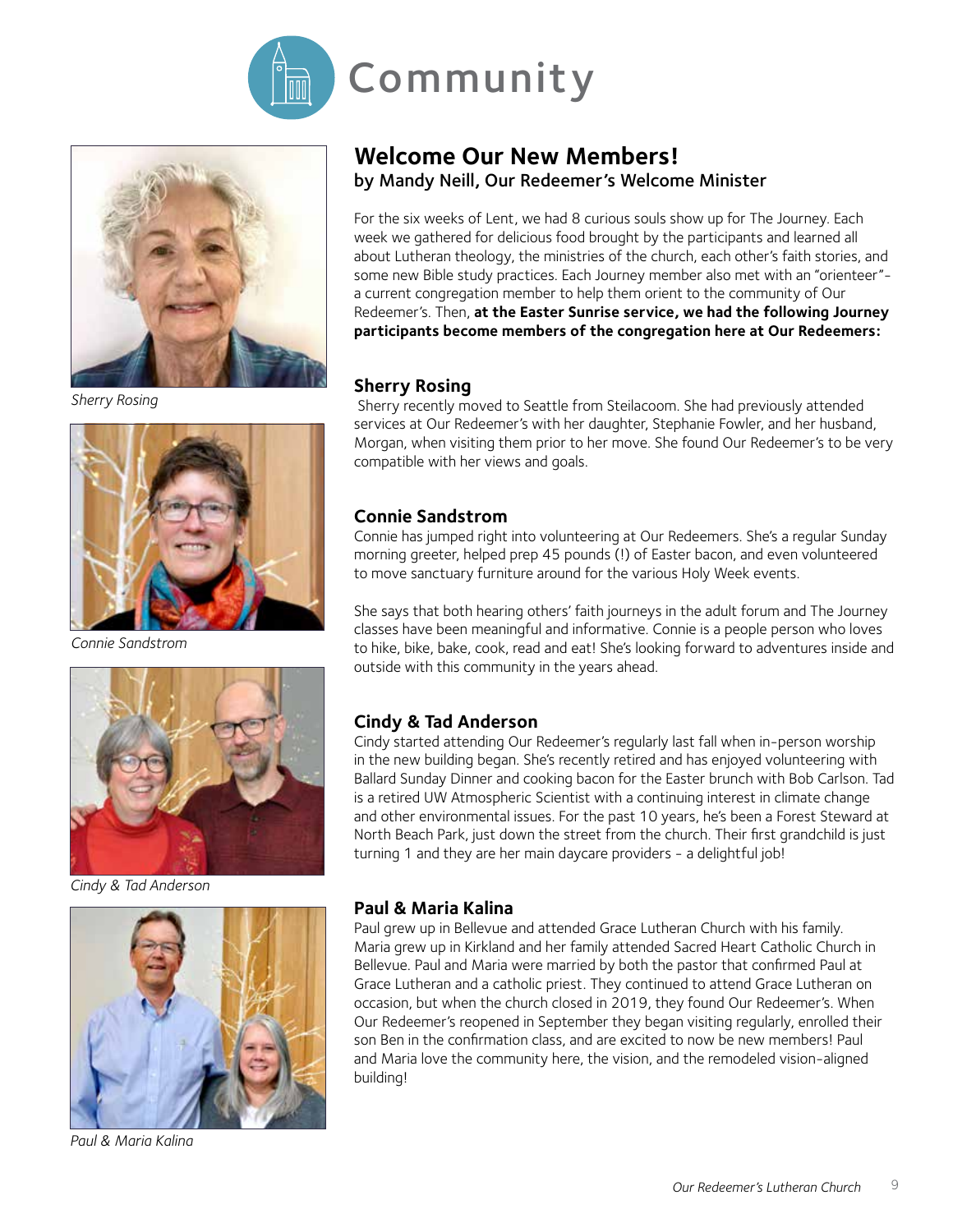



#### **MAY VOLUNTEERS NEEDED:**

- *•*  **Bike Blessing and Parade Committee**
- *•*  **Ballard Sunday Dinner (May 15th)**

Sign up here:

**https://rb.gy/gxppps**  or email Phillipa Dugaw, [volunteer@ourredeemers.net](mailto:volunteer%40ourredeemers.net?subject=).

#### **Madonna's Book Group**

Madonna's Book Group meets to review books, support each other, and share personal journeys. All women are welcome! The group is meeting next on Sunday, May 22, 4 PM at Our Redeemer's. The book the group will discuss is COLD SASSY TREE by Olive Ann Burns. Interested? Contact buckomcneill @yahoo.com.

## Caring Community Team

The Caring Community Team shares comfort and support through visits, meals, cards, communion, and prayer shawls. The team's next meeting is on Saturday, May 7, 2022 at 10:30 AM. Please contact Linda Carbone to discuss how you might get involved [\(lindac19@comcast.net](mailto:lindac19%40comcast.net?subject=)).

## **May 2022 | My First Exposure** by Phillipa Dugaw, Volunteer Coordinator

My first memory of volunteering was at the age of 12, maybe 13. I was a high schooler at an all-girls Catholic school run by the Franciscan Nuns in Jamaica. I'm not Catholic, never have been, but it was an education I will always appreciate. It was my first authentic exposure to serving, and I believe it molded my love of volunteering.



I even remember where I was for that first volunteer experience. It was a home for the mentally and physically disabled. I don't remember why we were there, and what we did is a complete blur, but I do remember the smiling, happy, thankful faces, the hugs, and the overwhelming emotion that I was feeling.

#### I was hooked. I didn't want the feeling to end. For my entire five years of high school to this very day, I still find ways to volunteer and give of my talents, my time, and myself.

As the new Volunteer Coordinator at Our Redeemers, I want to encourage you! The opportunities are endless, and the appreciation is as well. We rely so much on volunteers - how can you help? To all our current volunteers, thank you! We truly appreciate you. To all our future volunteers: we all fit in somewhere, somehow, so come talk to me and let's see where your skill set is of value.

Get started on your volunteer journey by completing the following form **[https://](mailto:https://rb.gy/gxppps?subject=) [rb.gy/gxppps](mailto:https://rb.gy/gxppps?subject=)**. Let's get you connected and involved!

# **Expanding Our Welcome to Our Community: Ballard Cub Scouts Pack 100**

Our Redeemer's is an active and growing community of faith. As part of our shared vision of local outreach, our worship space and meeting rooms are available for public use.

**Ballard Cub Scouts** are a

long time user of our meeting spaces. We thank them for continuing this community partnership!



**If you or someone you know is interested in learning more about holding an event or group at Our Redeemer's, please contact Karie Stearns** for fees and availability (administrator@ourredeemers.net).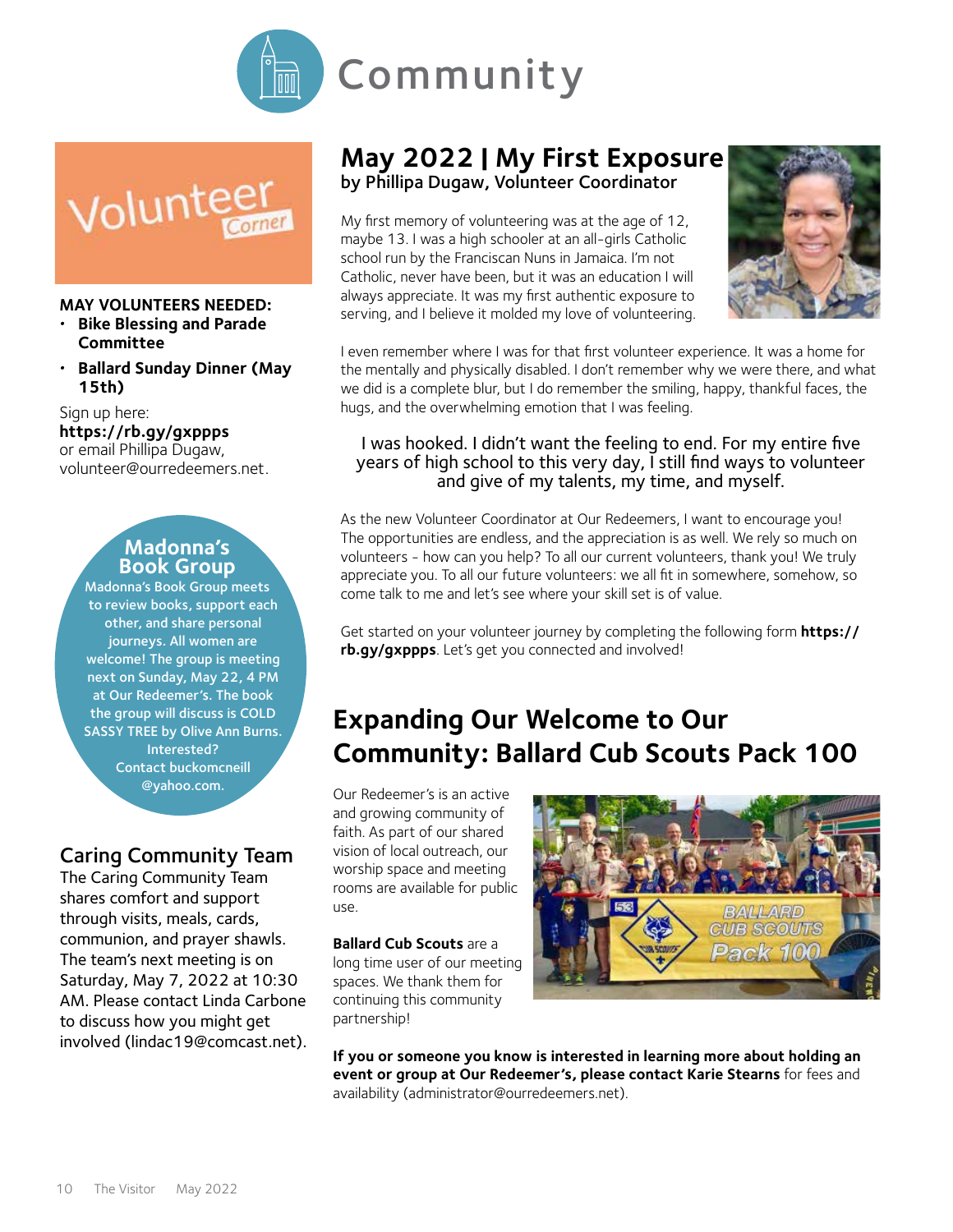

# **Easter Season at Our Redeemer's**



A thank you recieved: "We're overwhelmed by the...spiritual sustenance you provided during Lent and Easter week. We thank God for every remembrance of you. You rock!" *- Dana & Judy Wright*